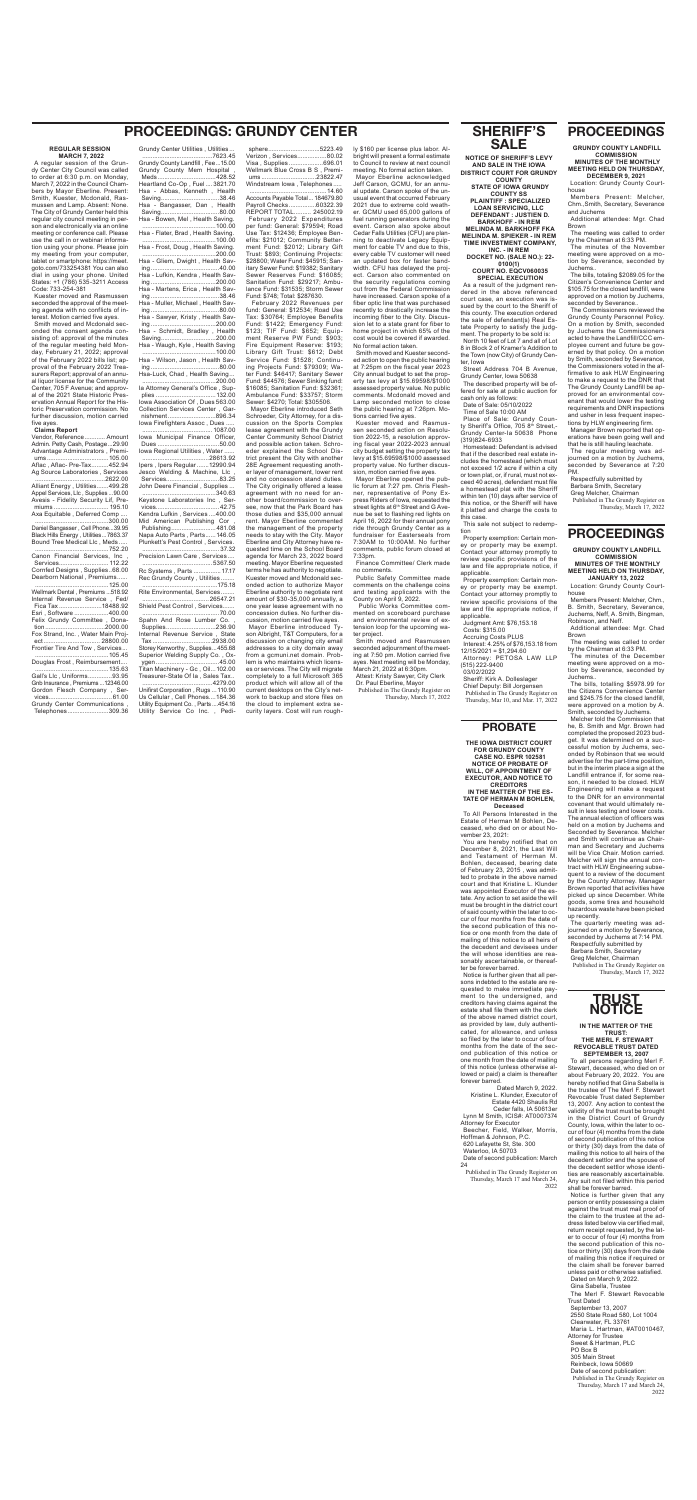## **SHERIFF'S SALE**

**NOTICE OF SHERIFF'S LEVY AND SALE IN THE IOWA DISTRICT COURT FOR GRUNDY COUNTY STATE OF IOWA, GRUNDY COUNTY SS DOCKET NO. (SALE NO.) ]22- 0104(1) COURT NO. JEQCV060055 PLAINTIFF: IOWA BANKERS MORTGAGE CORPORATION VS DEFENDANT: KRISTI L. SMITH - IN REM DEFENDANT: LINCOLN SAVINGS BANK - IN REM**

Commencing at the Southwest (SW) Corner of the Northwest Quarter (NW 1 /4) of said Section Thirty-six (36); thence East along the South line of said Northwest **Quarter** 

As a result of the judgment rendered in the above referenced court case, an execution was issued by the court to the Sheriff of this county. The execution ordered the sale of defendant(s) Real Estate Property to satisfy the judgment.<br>The property to be sold is: 705 8<sup>th</sup> St., Grundy Center, IA 50638

(NW 1 /4) a distance of 422.3 feet to the point of beginning of the parcel of land herein described; thence Northwesterly along a line forming an angle of 82 degrees, 39 minutes, measured clockwise from the last described course to a point distant 1,006.0 feet, as measured along this last said course, from its intersection with the North line of First Street; thence Northeasterly along a line at Right Angles to the last described course, a distance of 100 feet, more or less, to a point distant 8.5 feet Southwesterly, measured at right angles from the Center line of the Chicago & Northwestern Railway Co., Spur Track I.C.C. #12 as said Spur Track is now located; thence Southeasterly along a line parallel with said Spur Track Center Line, and the Southeasterly extension of the tangent segment thereof, to a point distant 9 feet Southwesterly measured radially, from the Center Line

That part of the Southwest Quarter (SW 1 /4) of the Northwest Quarter (NW 1 /4) of Section Thirty-six (36), Township Eighty-eight (88) North, Range Fifteen (15), West of the Fifth Principal Meridian, bounded and described as follows:

of the curved segment of said Spur Track; thence Southeasterly along a line parallel with said last described Spur Track Center Line, to a point distant 50 feet Southwesterly, measured at Right Angles, from the center line of the main track of the Chicago and Northwestern Railroad Company, as now located, thence Southeasterly along a line parallel with said main Track Center line, to a point on the South line of said Northwest Quarter (NW 1 / 4) of Section Thirty-six (36); thence Westerly along said south line to the point of beginning.

AND That part of the Northwest Quarter of Section 36, Township 88 North, Range 15 West of the Fifth Principal Meridian, bounded and described as follows: Commencing at the Southwest corner of said Northwest Quarter of Section 36; thence East along the South line of said Northwest Quarter a distance of 422.3 feet; thence Northwesterly along a line forming an angle of 82 ° 39', in the Northwest quadrant with the last described course, to a point on the North line of First Street; thence Northwesterly along the continuation of the last described course, a distance of 1,006.0 feet; thence Northeasterly at right angles to the last described course a distance of 100 feet, more or less, to a point distant 8.5 feet Southwesterly, measured at right angles. from the center line of Chicago and North Western Transportation Company Spur Track I.C.C. No. 12, as now located and established, said point being the point of beginning of the parcel of land herein described; thence Northwesterly parallel with the center line of said .<br>Spur Track I.C.C. No. 12 a distance. of 320 feet; thence Southwesterly along a line drawn at right angles to the center line of the main track of the Chicago and North Western Transportation Company, as said main track is now located, a distance of 140 feet, more or less, to a point distant 200 feet Southwesterly, measured at right angles, from the center line of the main track of the Iowa, Minnesota and Northwestern Railway Company (now the Chicago and North Western Transportation Company), as said main track was originally located and established over and across said Section 36; / thence Northwesterly parallel with said original main track centerline to a point on a line drawn parallel with the South line of said Northwest Quarter of Section 36 and distant 2,016 feet Northwesterly therefrom, as measured along said original main track center line; thence Easterly parallel with the South line of said Northwest Quarter of Section 36 to a point distant 50 feet Northeasterly, measured at right angles, from the center line of the main track of the Chicago and North Western Transportation Company, as said main track is now located; thence Southeasterly parallel with said main track center line a distance of 2,016 feet, more or less, to the South line of said Northwest Quarter of Section 36; thence Westerly along said South line to a point distant 50 feet Southwesterly, measured at right angles, from said main track center line; thence Northwesterly parallel with said main track center line to a point distant 9 feet Southwesterly, measured radially from the center line of the curved segment of said Chicago and North Western Transportation Company Spur Track I.C.C. 12, as now located and established; thence Northwesterly parallel with said Spur Track center line to a point on the Southeasterly extension of a line drawn parallel with and distant 8.5 feet Southwesterly, measured at right angles, from the tangent segment of said Spur Track; thence Northwesterly parallel with said tangent segment of Spur Track I.C.C. No. 12, and its extension, to the point of beginning. And a Driveway Easement of the Following Described Real Estate: That part of the West Half of the Northwest Quarter of Section 36, Township 88 North, Range 15, West of the Fifth P .M., bounded as follows: On the east by a line drawn parallel with and distant Fifty (50) feet Southwesterly from the Southwesterly line of Zilla Street; on the North by a line drawn parallel with the South line of said Northwest Quarter through a point on the center line of the main track of the Iowa, Minnesota and Northwestern Railway Company (now the Chicago and North Western Railway Company), as said main track cen-

Street Address j34075 215th Street, Hudson, Iowa 50643

Property exemption: Certain money or property may be exempt. Contact your attorney promptly to review specific provisions of the law and file appropriate notice, if applicable

ter line was originally located and established across said Section 36, distant 1106 feet Northerly from the intersection of said center line with the South line of said Northwest Quarter; on the west by a line drawn parallel with and distant ten (10) feet Northeasterly from the center line of the main track of said Chicago and North Western Railway Company as formerly located; on the South by the South line of said Northwest Quarter of Section 36, Township 88 North, Range 15, West of the Fifth P.M.

Except the fallowing two parcels: That part of the Northwest Quarter of Section 36, Township 88 North Range 15 West of the Fifth Principal Meridian, bounded and described as follows: Commencing at the Southwest Corner of the Northwest Quarter of said Section 36; thence East along the South line of said Northwest Quarter, a distance of 422.3 feet; thence Northwesterly along a line forming an angle of 82 39', in the Northwest quadrant with the last said course, to a point on the North line of First Street, said point being the point of beginning of the land to be described; thence Northwesterly along the continuation of the last described course, a distance of 1,006.0 feet; thence Northeasterly at right angles to the last described course, a distance of 100 feet, more or less, to a point distant 8.5 feet Southwesterly, measured at right angles from the center line of a side track, known as I.C.C. Track No. 12, of the Chicago and North Western Railway Company, as the same is now located and established; thence Northwesterly parallel with said side track center line, a distance 320 feet; thence Southwesterly at right angles to the center line of the main track of said Railway

Company, as the same is now located and established across said Section 36, a distance of 140 feet, more or less, to a point 200 feet distant Southwesterly, measured at right angles, from the said main track center line; thence Southeasterly parallel with said main track center line, to an intersection with the North line of First Street; thence East along said line of First Street to the point of beginning. AND

That part of the Northwest Quarter of Section 36, Township 88 North, Range 15, West of the Fifth Prin-

Fees .................................... 41.25 Emergency Truck Repair ..................... 270.74 Kwik Trip Inc, Fuel Streets ...1,252.76 Mediacom, Library Internet ...204.4 Wps Government Health, Ambulance Overpayment .......... 358.19 Menards, Shop Tool/Shop Room . ............................................. 271.8 Mid-America Publishing Corp, Legals ...................................276.29 Midwest Tape, Dvds ............179.17 Northeast Iowa Inspections, Sports Complex Conc. Permit ...........150 Purchase Power, Postage For Postage Machine .............672.27 Quill Corporation, Cleaning Supplies ..................................539.58 Rcn Communications, Grant ............................11,999.95 Spahn & Rose, New Door For Shop .................................316.23 Ia Dept Of Revenue, State Tax ...251 Superior Welding, Oxygen Amb ... 3 Thorne Auto, Truck .........7,000.00 Ubben Building Supplies, Library Mail Box/Supplies ..............44.41 Wal-Mart Community Brc, Library Books/Supplies ................ 577.38 Waterplay Solutions, Splashpad Equipment ................... 68,738.17 West Music, Library ................100 Xerox Financial Services, Copier Lease ................................ 142.18 Internal Revenue Service, Fed/ Fica Tax ............................ 543.19 Internal Revenue Service, Fed/ Fica Tax ............................524.67 Shane Metz, Hsa- City Contr ....142.5 Robert Heerkes, Hsa- City Contr ...57 Shane Metz Jr, Hsa- City Contr ... 114 Lindsay Nielsen, Hsa- City Contr . .............................................142.5 Hsa-169, Hsa- City Contr ....142.5 Icap, Property Insurance Premium ........................................6,500.00 Ipers, Ipers ......................... 713.08 Menards, Shop Back Room Remodel ............................. 1,424.78 Mike Albers Construction, Concrete For Shop Room ....6,485.00 Ia Dept Of Revenue, State Taxes ........................................... 173.75 Stetson Building Products, Styrofoam For Floor At Shop ....563.68 Thorne Auto, Truck .........6,000.00 Wellmark Blue Cross And Blue, Health Insurance Premiums ...........3,000.00 Black Hills Energy, Gas Bill ...382.51 City Of Dike, Electric Bill ....433.08 Iowa Regional Utilities Assoc, Water Bill .............................9,243.28 Denver Underground & Grading, Fire Hydrant Replacement ....... 1,318.00

cipal Meridian, bounded and described as follows: Commencing at the Southwest corner of said Northwest Quarter of Section 36; thence East along the South line of said Northwest Quarter, a distance of 422.3 feet; thence Northwesterly along a line forming an angle of 82 ° 39' in the Northwest quadrant with the last described course, to a point on the North line of First Street; thence Northwesterly along the continuation of the last described course, a distance of 1,006.0 feet; thence Northeasterly at right angles to the last described course a distance of 100 feet, more or less, to a point distant 8.5 feet Southwesterly, measured at right angles, from the center line of Chicago and North Western Transportation Company Spur Track I.C.C. No. 12, as formerly located and established; thence Northwesterly along a line 8.5 feet Southwesterly and parallel with the center line of said Chicago and North Western Transportation Company Spur Track I.C.C. No. 12, as formerly located and established a distance of 100 feet, said point being the point of beginning of the parcel of land herein described; thence Northwesterly parallel with the center line of said Spur Track I.C.C. No. 12 a distance of 220 feet; thence Southwesterly along a line drawn at right angles to the center line of the main track of the Chicago and North Western Transportation Company, as said main track was formerly located, a distance of 140 feet, more or less, to a point distant 200 feet Southwesterly, measured at right angles from the center line of the main track of the Iowa, Minnesota and Northwestern Railway Company (now the Chicago and North Western Transportation Company). as said main track was originally located and establishing over and across Section 36; thence Northwesterly parallel with said original said track center line to a point on a line drawn parallel with the South line of said Northwest Quarter of Section 36 and distant 2,016 feet Northwesterly therefrom, as measured along said original main track center line;

thence Easterly parallel with the South line of said Northwest Quarter of Section 36 to a point distant 50 feet Northeasterly, measured at right angles, from the center line of the main track of the Chicago and North Western Transportation Company, as said main track was formerly located; thence Southeasterly parallel with said main track center line a dfatance of 910.0 feet, more or less; thence Southwesterly, measured at right angles, from said main track center line, to the point of beginning.

Shane Metz Jr, Hsa- City Contr ... 114<br>Hsa-169, Hsa- City Contr .... 142.5 Hsa-169, Hsa- City Contr ... Ia Assoc Of Municipal Utilitie, Dues ......................................735 Icap, Property Insurance Premium ........................................6,500.00 Ipers, Ipers .........................664.39 Kwik Trip Inc, Fuel Streets ....372.89 Dike Post Office, Postage Utility Bills ....................................... 37.2 Ia Dept Of Revenue, State Taxes . ...........................................156.93

The described property will be offered for sale at public auction for cash only as follows: Date of Sale 05/10/2022

Time of Sale: 10:30 A.M.

Place of Sale: Grundy County Sheriff's office 705 8<sup>th</sup> Street. Grundy Center -IA 50638 Phone (319)824-6933

Homestead: Defendant is advised that if the described real estate includes the homestead (which must not exceed 1/2 acre if within a city or town plat, or, if rural, must not exceed 40 acres), defendant must file a homestead plat with the Sheriff within ten ( 10) days after service of this notice, or the Sheriff will have it platted and charge the costs to this case.

This sale not subject to redemption.

Judgment Amount: \$73,668.26 Costs: \$404.13

Accruing Costs PLUS

Interest: 4% of \$67,737 from 01/31/2022 = \$734.90

Attorney: Dentons Davis Brown PC (515)288-2500

Date: 03/02/2022

Sheriff: Kirk A Dolleslager

Deputy by: Chief Deputy Bill Jorgensen

Published in The Grundy Register on Thursday, Mar 10, and Mar. 17, 2022

**PROCEEDINGS: DIKE**

#### **MARCH 9, 2022**

The Dike City Council met for Public Hearing regarding the FY23 Budget on Wednesday, March 9, 2022 at 7 PM with Mayor Soppe presiding. Council in attendance: Bargman, Feaker, Mikkelsen, Kauten and Camarata. Also in attendance: Diane Paige, Travis Meester, Zeb Stanbrough, Marv Geiken, Shane Metz, Marty Camarata and Billie Dall.

The Mayor opened the public hearing for comments or concerns. No comments or concerns were presented at this time. Bargman introduced Resolution **#0309202201, a resolution approving the fy23 budget and that is be certified with the state.** Second by Feaker. Roll Call Vote: Ayes: Bargman,

Feaker, Mikkelsen, Kauten and Camarata. Nays: none. Whereupon the Mayor declared Resolution #0309202201, duly adopted. The Mayor then closed the public hearing.

The Dike City Council then opened the regular city council meeting.

A motion by Bargman to approve the following on the consent agenda: sheriff's reports, approval of minutes as presented, library report and delinquent utility bills. Second by Camarata. All ayes, motion carried.

**WATER DISCHARGE** Ziegler Inc. plans to submit a Notice of Intent to the Iowa Department of Natural Resources to be covered under the NPDES General Permit General Permit No. 2 "Storm Water Discharge Associated with Industrial Activity for Con-

Fire/EMS Report – the department had seven ems calls last month.

Konken Electric – Travis Meester spoke to the council regarding<br>placing fuel tank at 704 1<sup>st</sup> Street. A letter of approval from the City is needed to move forward with the State Fire Marshall. A motion by Bargman to approve a letter as long as the tank and area meet all state codes and regulations. Second by Camarata. All ayes, motion carried.

Pickle Ball Court Lights – Bargman introduced **resolution #0309202204, a resolution approving the installation/donation of lights at the pickle ball court by kevin hemmen.** Second<br>by Feaker. Roll Call Vote: Ayes: Bargman, Feaker, Mikkelsen, Kauten and Camarata. Nays: None. Whereupon the Mayor declared Resolution #0309202204, duly adopted. Installation will begin when work on the splash pad starts.

**DECEASED**<br>To All Persons Interested in the Estate of Rex J. Barto, Deceased, who died on or about May 6, 2021: You are hereby· notified that on March 2, 2022, the undersigned was appointed administrator of the estate.

Truck Purchase – Bargman introduced **Resolution #0309202202, a resolution approving the purchase of 2010 f150 supercab from thorne auto for \$13,000.** Second by Feaker. Roll Call Vote: Ayes: Bargman, Feaker, Mikkelsen, Kauten and Camarata. Nays: none. Whereupon the Mayor declared Resolution #0309202202, duly adopted.

Electrical Reliability Plan – Bargman introduced **resolution #0309202203, a resolution approving the electrical reliability plan and it be submitted to the iowa utilities board.** Second by Feaker. Roll Call Vote: Ayes: Bargman, Feaker, Mikkelsen, Kauten and Camarata. Nays: none. Whereupon the Mayor declared Resolution #0309202203, duly adopted.

Garage Door – A motion by Mik-

kelsen to start the order for the garage door. Second by Camarata. All ayes, motion carried.

Parking Change – A motion by Bargman to begin the ordinance change for no parking on Country Club Lane on the east side and State Street from 7<sup>th</sup> along the sports complex on the north side. Second by Feaker. All ayes, motion carried.

Superintendents Report – the DNR will be coming next week to look at the sewer plant. A motion by Camarata to begin the bonding process for new equipment. Second by Kauten. All ayes, motion carried.

Financial Reports – A motion by Bargman to approve the financial reports. Second by Mikkelsen. All

ayes, motion carried. Financial reports-February 2022

| Revenues              |  |
|-----------------------|--|
| General  \$76311.52   |  |
| RUT\$14347.55         |  |
| Employee Ben\$1253.92 |  |
| Emerg. Fund  \$119.39 |  |
|                       |  |
| Debt Service \$836.24 |  |
| Water\$18847.12       |  |
| Sewer \$36351.11      |  |
| Electric \$72790.38   |  |
|                       |  |
| <b>Expenses</b>       |  |
| General \$37589.52    |  |
| RUT\$6703.05          |  |
| Employee Ben\$3428.49 |  |
| Emerg. Fund \$0.00    |  |
|                       |  |
| Debt Service \$0.0    |  |
| Water\$22581.03       |  |
| Sewer \$11634.19      |  |
| Electric \$9235.60    |  |

Bills to be allowed and paid – A motion by Bargman to approve the bills to be allowed and paid. Second by Camarata. All ayes, motion carried.

Mayor's Comments – Thank you to Kevin & Deb Hemmen for your donation for a splash pad and lights for the pickle ball courts at the sports complex. Adjourn – A motion by Feaker to adjourn the meeting. Second by

Kauten. All ayes, motion carried. *Michael Soppe, Mayor*

*ATTEST: Lindsay Nielsen, City Clerk*

### **Claims Report**

| Vendor, Reference  Amount<br>Access Systems, Library Copier<br>Access Systems, Copier Lease |
|---------------------------------------------------------------------------------------------|
| Airgas Usa, Llc, Shop Supplies                                                              |
| Ann Hilliard, Mileage To Bank                                                               |
| Baker & Taylor, Library Books                                                               |
|                                                                                             |
| Black Hills Energy, Gas Bill                                                                |
| Black Hills Energy, 339.01                                                                  |
| Brown Supply Co, Street Supplies                                                            |
| Centurylink, Phone/Internet Bill                                                            |
| Centurylink, Library Phone  140.31                                                          |
| City Of Dike, Electric Bill  1,322.21                                                       |
| Cooley Pumping, Garbage Pickup                                                              |
|                                                                                             |
| Dike Fire Dept, Jan22 Training/<br>Calls/Supplies 561                                       |
| Internal Revenue Service, Fed/                                                              |
| Fica Tax 861.55                                                                             |
| Internal Revenue Service, Fed/                                                              |
| Fica Tax 799.87                                                                             |
| Grundy Co. Clerk Of Court, Legal 95                                                         |

Grundy Co. Highway Dept, F150 Truck Repair .....................298.64 Grundy County Sheriff ....6,972.50 Robert Heerkes, Hsa- City Contr ...114 Shane Metz Jr, Hsa- City Contr ...228 Lindsay Nielsen, Hsa- City Contr . ................................................285 Ia Dept Of Public Health, Pool Permit ..........................................105 Ia Dept Of Revenue Wage Levy, Wage Levy ............................75.9 Ia Dept Of Revenue Wage Levy, Wage Levy ............................72.2 Icap, Property Insurance Premium ...29.719.00 Ia Municipal Finance Officers, Dues ........................................50 Ipers, lpers The Jones Law Firm, Attorney

Internal Revenue Service, Fed/ Fica Tax ............................ 515.45 Internal Revenue Service, Fed/ Fica Tax ............................503.98 Shane Metz, Hsa- City Contr ....142.5 Robert Heerkes, Hsa- City Contr ...57

Wellmark Blue Cross And Blue, Health Insurance Premiums ....... ........................................1,000.00

Black Hills Energy, Gas Bill ...42.79 Brown Supply Co, Wwtp Supplies ................................................ 471 City Of Dike, Electric Bill ... 1,348.33 Dearborn National Life Insuran, Insurance Premium .............325.09

Internal Revenue Service, Fed/ Fica Tax ............................ 515.47 Internal Revenue Service, Fed/ Fica Tax ............................504.05 Hawkins Inc., Wwtp Lift Station Cleaner ...........................1,127.00 Shane Metz, Hsa- City Contr ....142.5 Robert Heerkes, Hsa- City Contr ... 57 Shane Metz Jr, Hsa- City Contr ... 114 Hsa-169, Hsa- City Contr ....142.5 Innovative Ag Services, Fuel Wwtp .................................420.36 Icap, Property Insurance Premium ........................................4,500.00 Ipers, Ipers .........................664.38 Dike Post Office, Postage Utility Bills ..........................................50 Ia Dept Of Revenue, State Taxes . ...........................................156.93 Testamerica Laboratories Inc, Wwtp Testing ......................575.4 Wellmark Blue Cross And Blue, Health Insurance Premiums ....... ........................................1,000.00 Alliant Energy, Electric Fox Ridge ...........................................404.77 Internal Revenue Service, Fed/ Fica Tax ............................505.08 Internal Revenue Service, Fed/ Fica Tax ............................463.75 Shane Metz, Hsa- City Contr ....142.5 Lindsay Nielsen, Hsa- City Contr . .............................................142.5 Hsa-169, Hsa- City Contr ....142.5 Ia Assoc Of Municipal Utilitie, Dues ..............................2,294.00 Icap, Property Insurance Premium ........................................6,500.00 Ipers, Ipers .........................642.09 Itron, Inc., Itron Handheld .......100 Martin Camarata, Mileage To Meeting ................................. 35.1 Dike Post Office, Postage Utility Bills ..........................................50 Grundy County R.E.C., Utility Bill . ...................................... 45,767.78 Grundy County R.E.C., Work On Pole By School ..............1,092.00 Ia Dept Of Revenue, State Taxes . ...........................................150.39 Wellmark Blue Cross And Blue, Health Insurance Premiums. ........................................ 2,311.08 Accounts Payable Total ............... ....................................269,508.51 Payroll Checks .............18,703.04 Report Total ................ 288,211.55 General ...................... 154,383.05 Road Use Tax .............. 26,752.16 Employee Benefits .........3,000.00 Water ........................... 25,346.95 Sewer ............................15,185.15 Electric ........................ 63,544.24 Total Funds ................ 288,211.55

Published in The Grundy Register on Thursday, March 17, 2022

## **PROBATE**

**THE IOWA DISTRICT COURT GRUNDY COUNTY NOTICE OF PROBATE OF** 

**WILL, OF APPOINTMENT OF EXECUTOR, AND NOTICE TO CREDITORS CASE NO. ESPR102601**

#### **IN THE MATTER OF THE ESTATE OF MARJORIE ROCKENBACH, DECEASED**

To All Persons Interested in the Estate of Marjorie Rockenbach, Deceased, who died on or about November 27, 2021:

You are hereby notified that on February 22, 2022, the last will and testament of Marjorie Rockenbach, deceased, bearing date of January 6, 2016, was admitted to probate in the above-named court and that Pamela Sue Flock was ap-

pointed executor of the estate. Any action to set aside the will must be brought in the district court of said county within the later to occur of four months from the date of the second publication of this notice or one month from the date of mailing of this notice to all heirs of the decedent and devisees under the will whose identities are reasonably ascertainable, or thereafter be forever barred.

Notice is further given that all persons indebted to the estate are requested to make immediate payment to the undersigned, and creditors having claims against the estate shall file them with the clerk of the above named district court, as provided by law, duly authenticated, for allowance, and unless so filed by the later to occur of four months from the date of the second publication of this notice or one month from the date of mailing of this notice (unless otherwise allowed or paid) a claim is thereafter forever barred. Dated March 14, 2022.

*Pamela Sue Flock* 2805 Siral Rd. NW Ramsey, Indiana 47166 Executor of Estate *Maria L. Hartman*

ICIS#: AT0010467 Attorney for Executors Sweet & Hartman, PLC 305 Main St. PO Box B Reinbeck, Iowa 50669 Date of second publication: March 24, 2022 Published in The Grundy Register on

Thursday, Mar 17, and Mar. 24, 2022

### **PUBLIC NOTICE PUBLIC NOTICE OF STORM**

struction Activities." The storm water discharge will be from the construction of site improvements to a commercial retail facility located at 17075 Market Avenue, Holland, IA in the NE ¼ - NE ¼ Section 12, Township 88 North, Range 17 West, Grundy County, IA. Storm water will be discharged from multiple point sources and will be discharged to drainage ditches to unnamed tributary to South Fork Blackhawk Creek. Comments may be submitted to the Storm Water Discharge Coordinator, Iowa Department of Natural Resources, Environmental Pro-<br>tection Division, 502 E. 9<sup>th</sup> Street, Des Moines, IA 50319-0034. The public may review the Notice of Intent from 8 a.m. to 4:30 p.m., Monday through Friday, at the above address after it has been received by the department. Published in The Grundy Register on Thursday, March 17, 2022

# **PROBATE**

**THE IOWA DISTRICT COURT FOR GRUNDY COUNTY NOTICE OF APPOINTMENT OF ADMINISTRATOR AND NOTICE** 

**TO CREDITORS CASE NO. ESPR102537 IN THE MATTER OF THE ESTATE OF REX J. BARTO,** 

Notice is hereby given that all persons indebted to the estate are requested to make immediate payment to the undersigned, and creditors having claims against the estate shall file them with the clerk of the above named district court, as provided by law, duly authenticated, for allowance, and unless so filed by the later to occur four months from the date of the second publication of this notice or one month from the date of the mailing of this notice (unless otherwise allowed or paid) a claim is thereafter forever barred.

Dated on March 7, 2022.

*Bobbi Billings, Administrator of the Estate 805 North Main Street Ida Grove, IA 51445* Philip L Garland, ICIS#: ATOO0l

786 Attorney for the Administrator Garland & Rodriguez Attorneys at Law 200 State Street

PO Box 134

Gamer, IA 50438

Date of second publication: March

24, 2022 Published in The Grundy Register on

Thursday, Mar 17, and Mar. 24, 2022